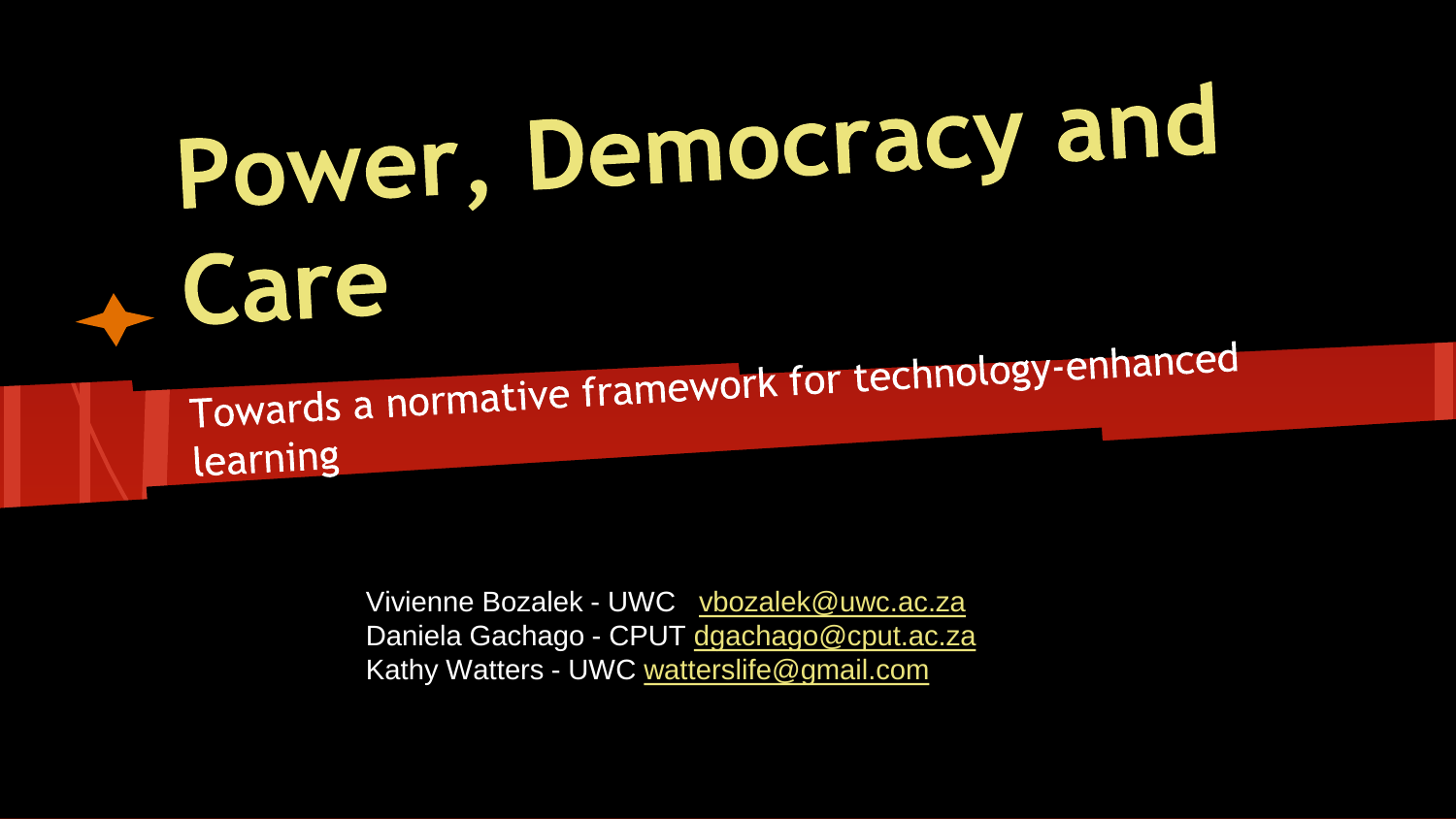### + Introduction

- Renewed interest in political ethics of care
- Focus on normative frameworks
- Extended to higher education
- Dependency and interconnectedness
- Care in public policies, institutional and global issues
- Useful as a lens into social injustices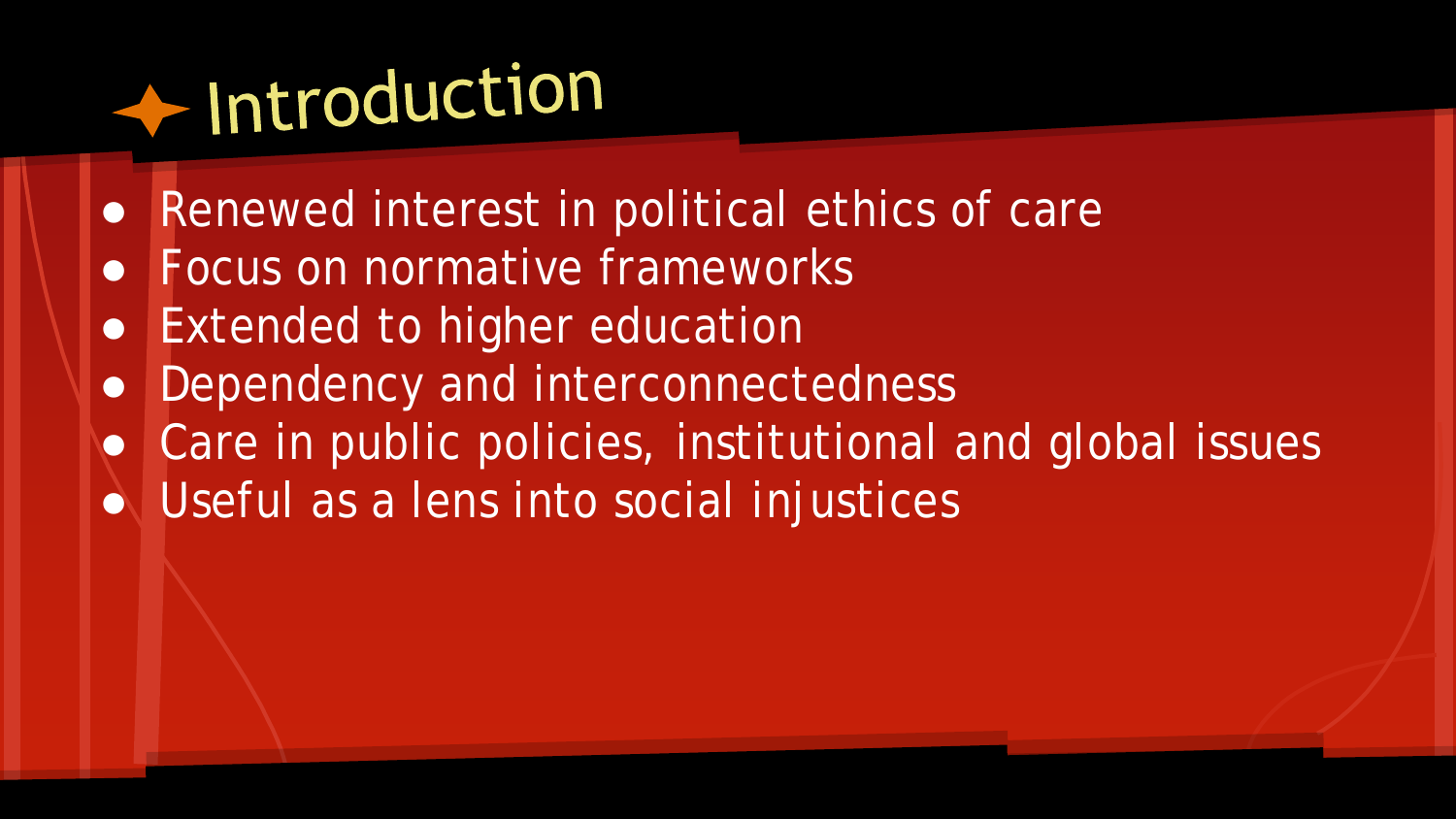### Theoretical framework

At the most general level, care consists of everything we do to continue, maintain, and repair our world so that we may live in it as well as possible. That world includes our bodies, our selves, and our environment, all of which we seek to interweave in a complex, life-sustaining web. (Fisher and Tronto 1990: 40 in Tronto, 1993: 140)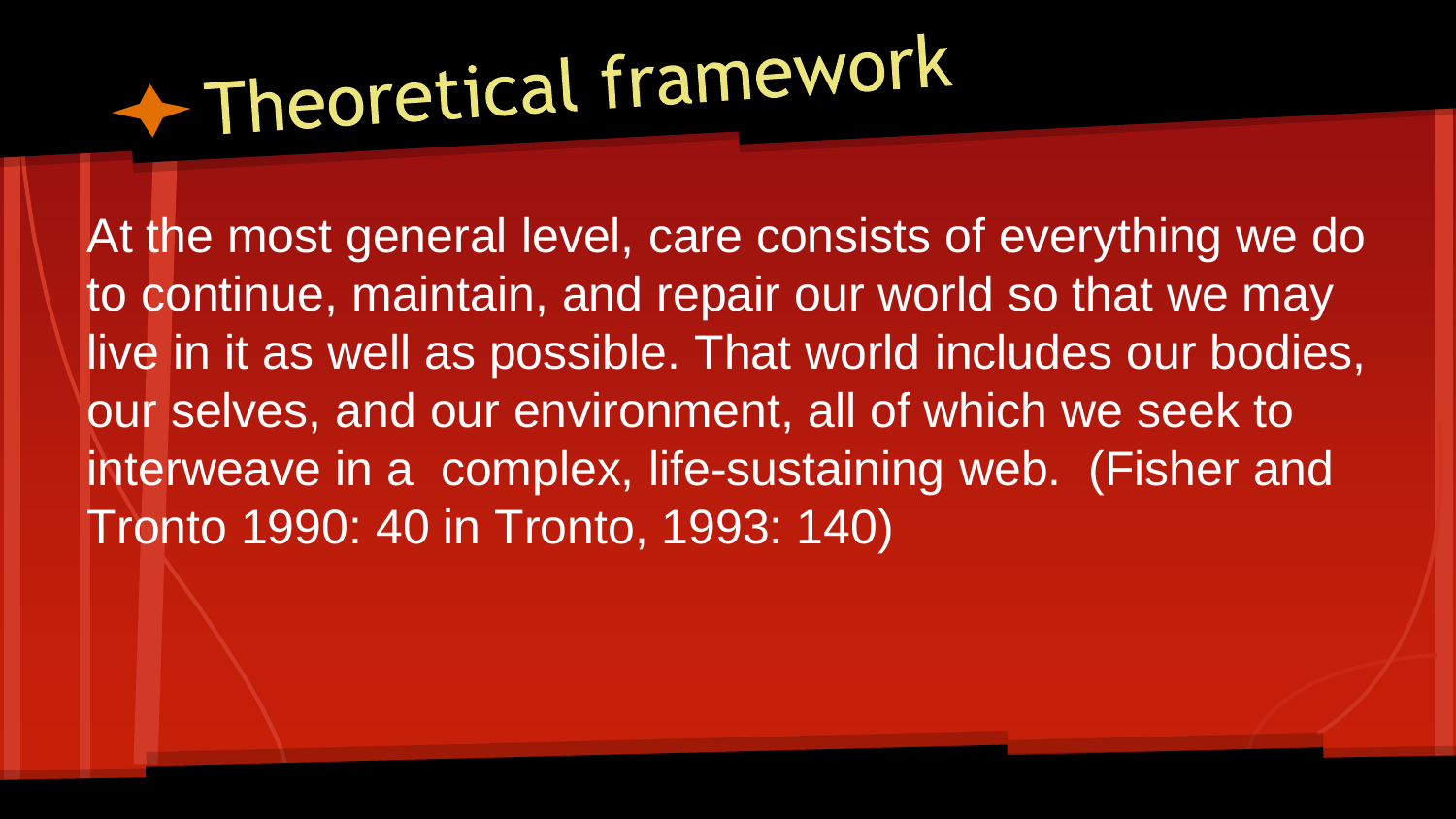# Five elements of care (Tronto, 2013)

Caring about - attentiveness Caring for - responsibility Care-giving - competence Care receiving - responsiveness Caring with - trust and solidarity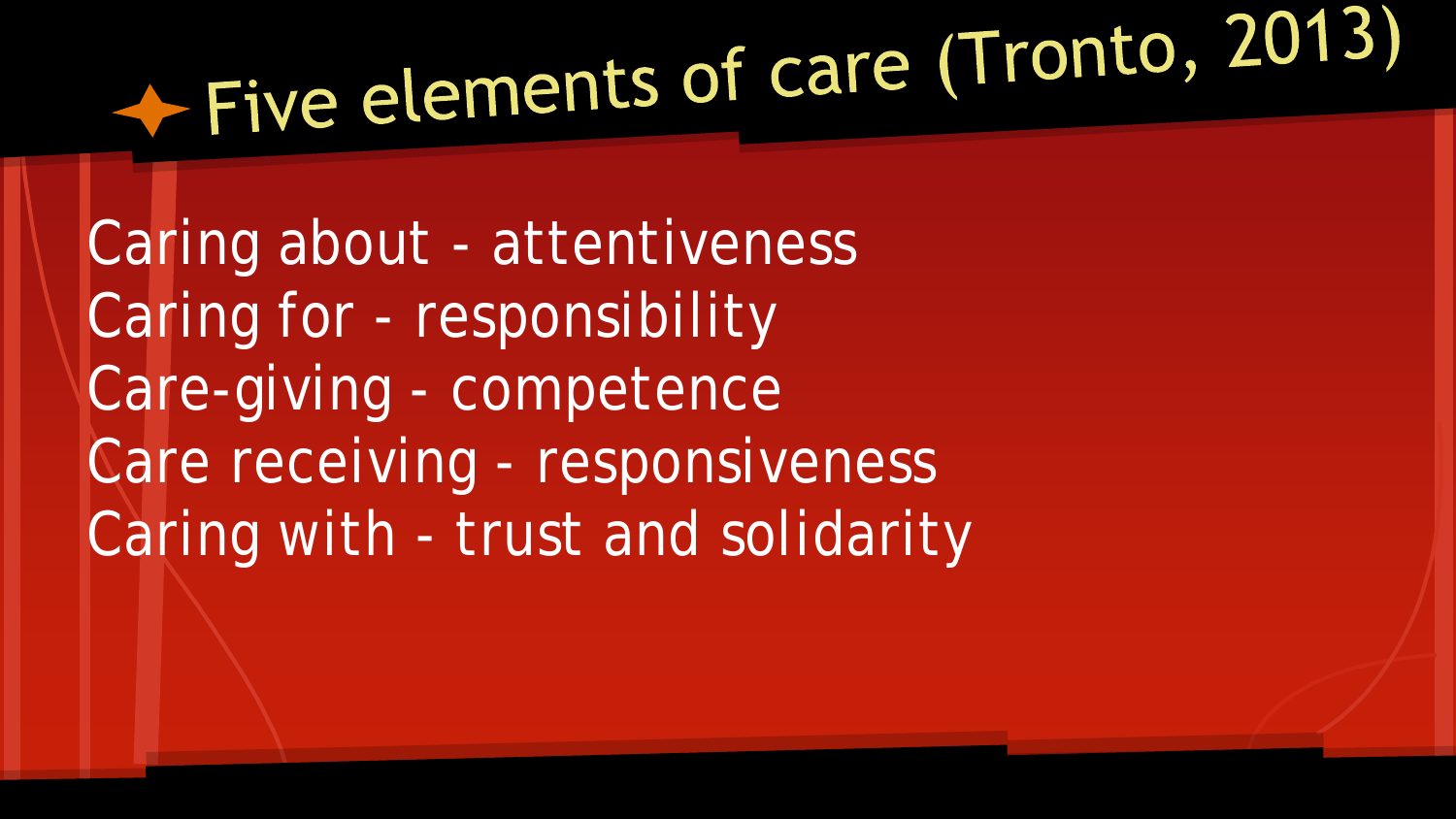### The dark side of care

● paternalism - power differentials between care-giver and care receiver - infantalising • parochialism - caring for only those close to oneself

Both are distortions of responsibilities that people should appropriately assume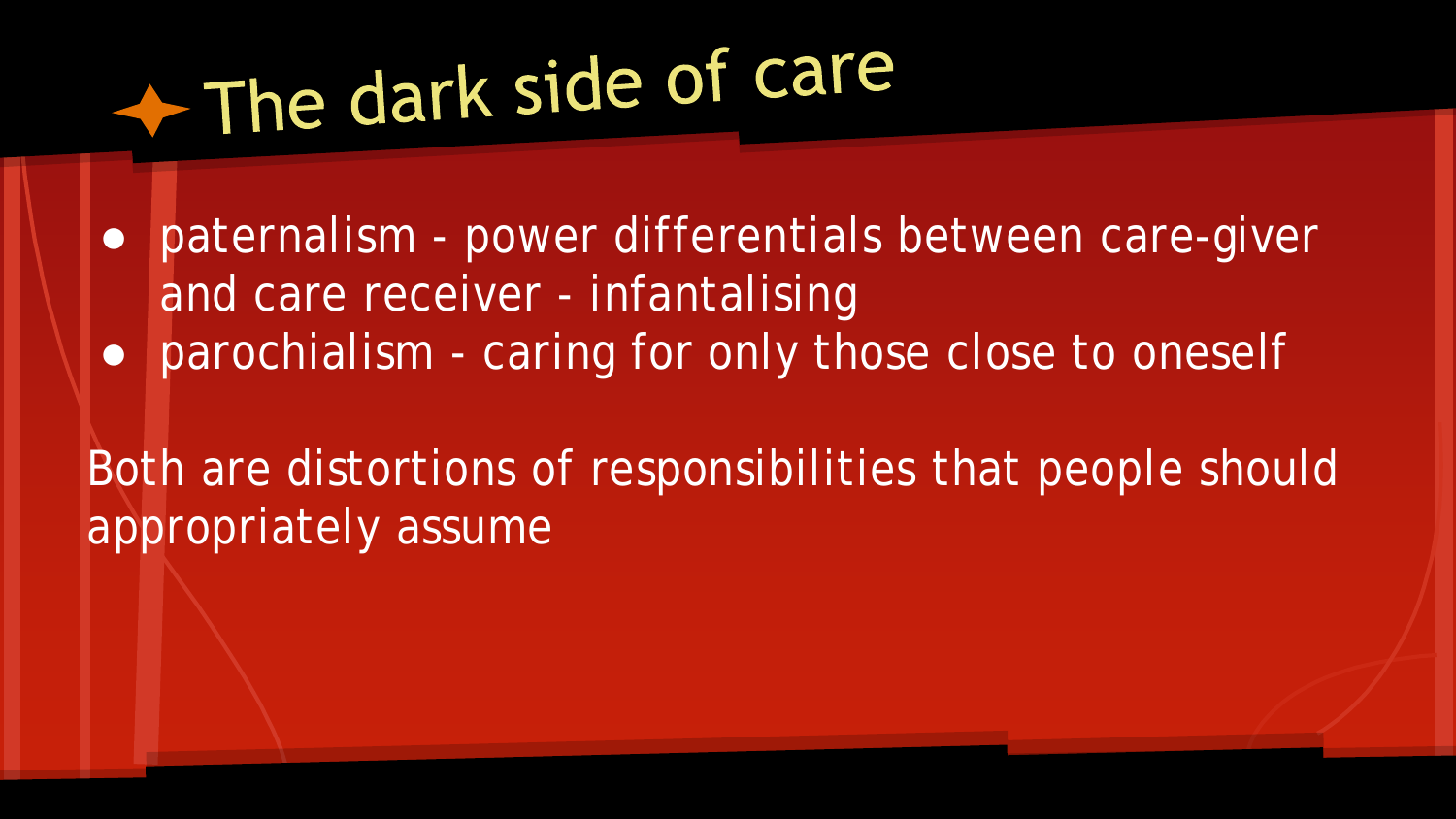

Larger NRF study 20 interviews Analytical framework - five elements of care Seven interviews which exemplify findings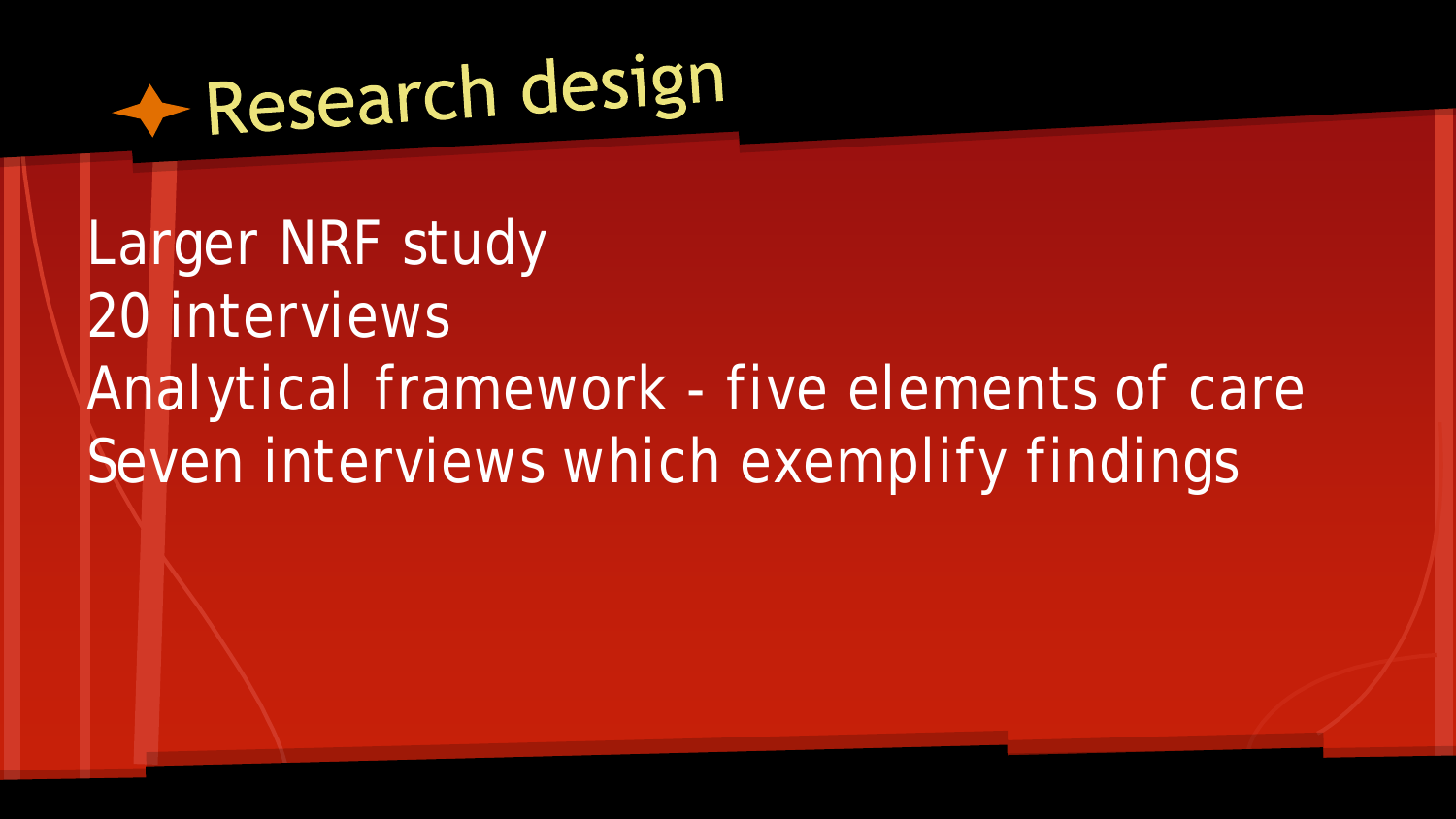# $\leftarrow$  Use of emerging technologies in HE

Veletsianos (2010) context-aware definition Focus on technologies and practices Seven case studies Tools - blogs, LMS, google drive, digital stories and facebook groups Disciplines - health sciences (3), social work (2), education (1), natural science (1)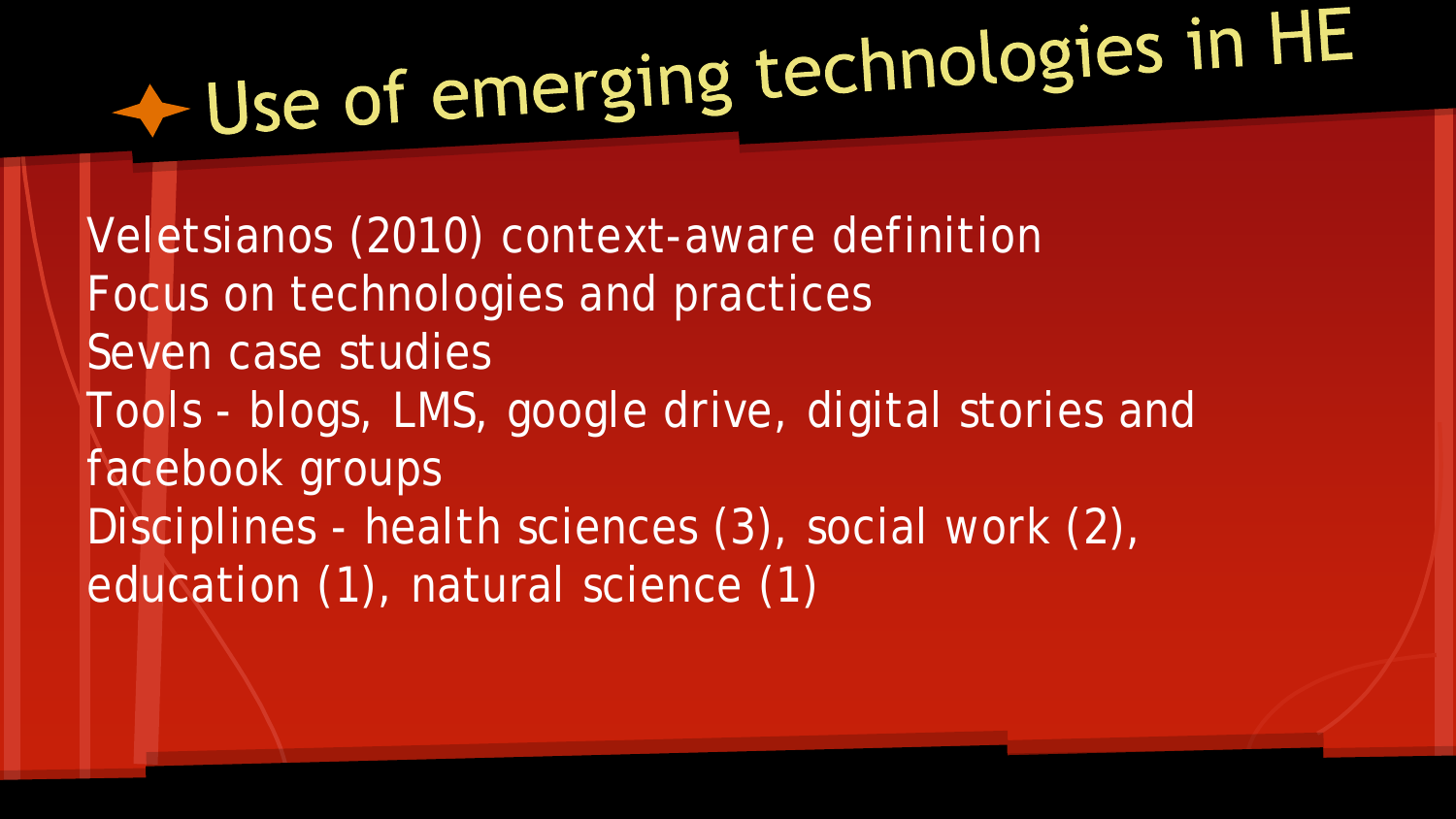#### $\leftarrow$  Findings

- Paternalism vs student agency
- Protectionism and expert knowledge
- Recognition of vulnerability and the power of interdisciplinarity
- Parochialism/dyadic vs peer-to-peer/cross disciplinary learning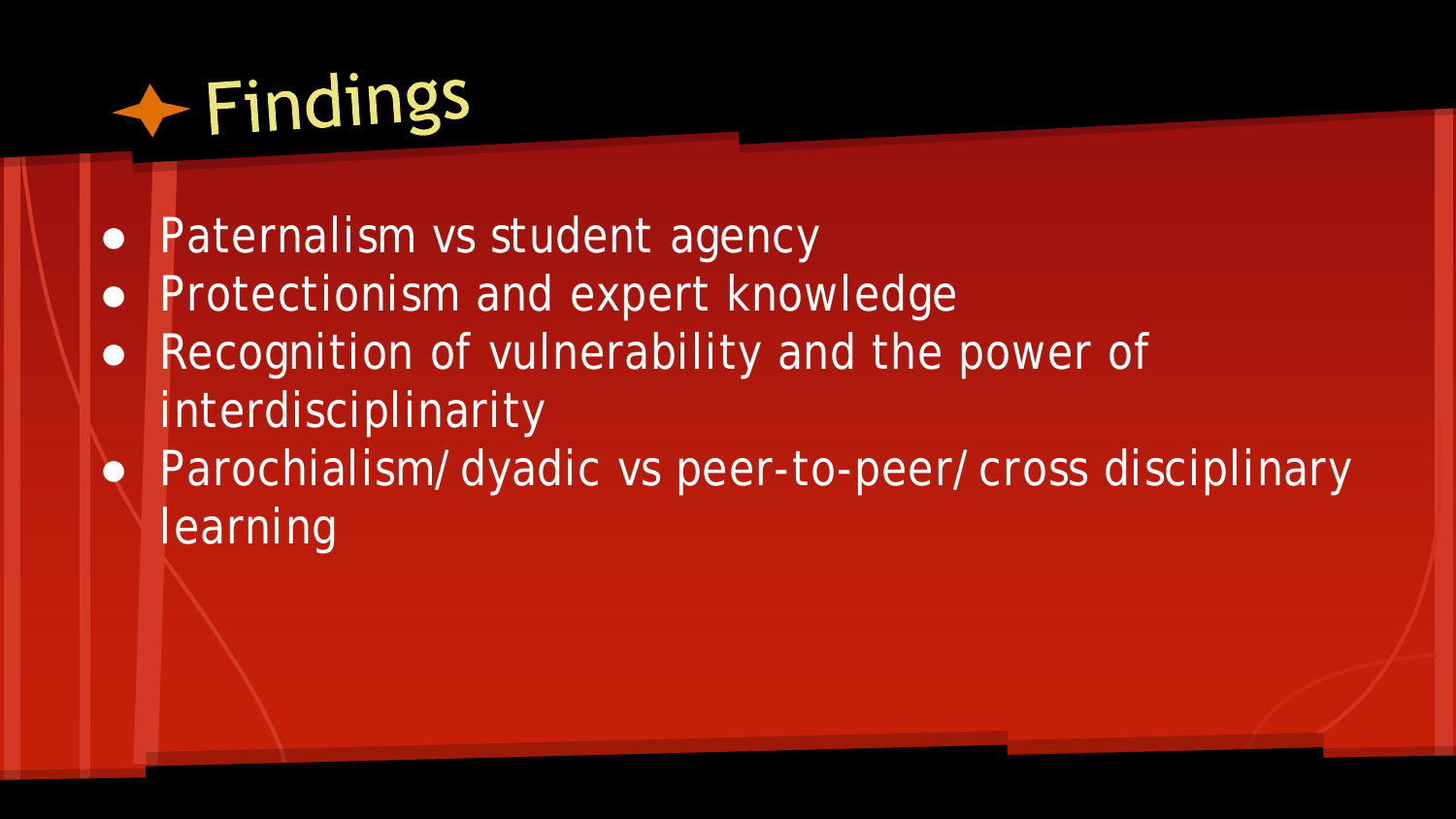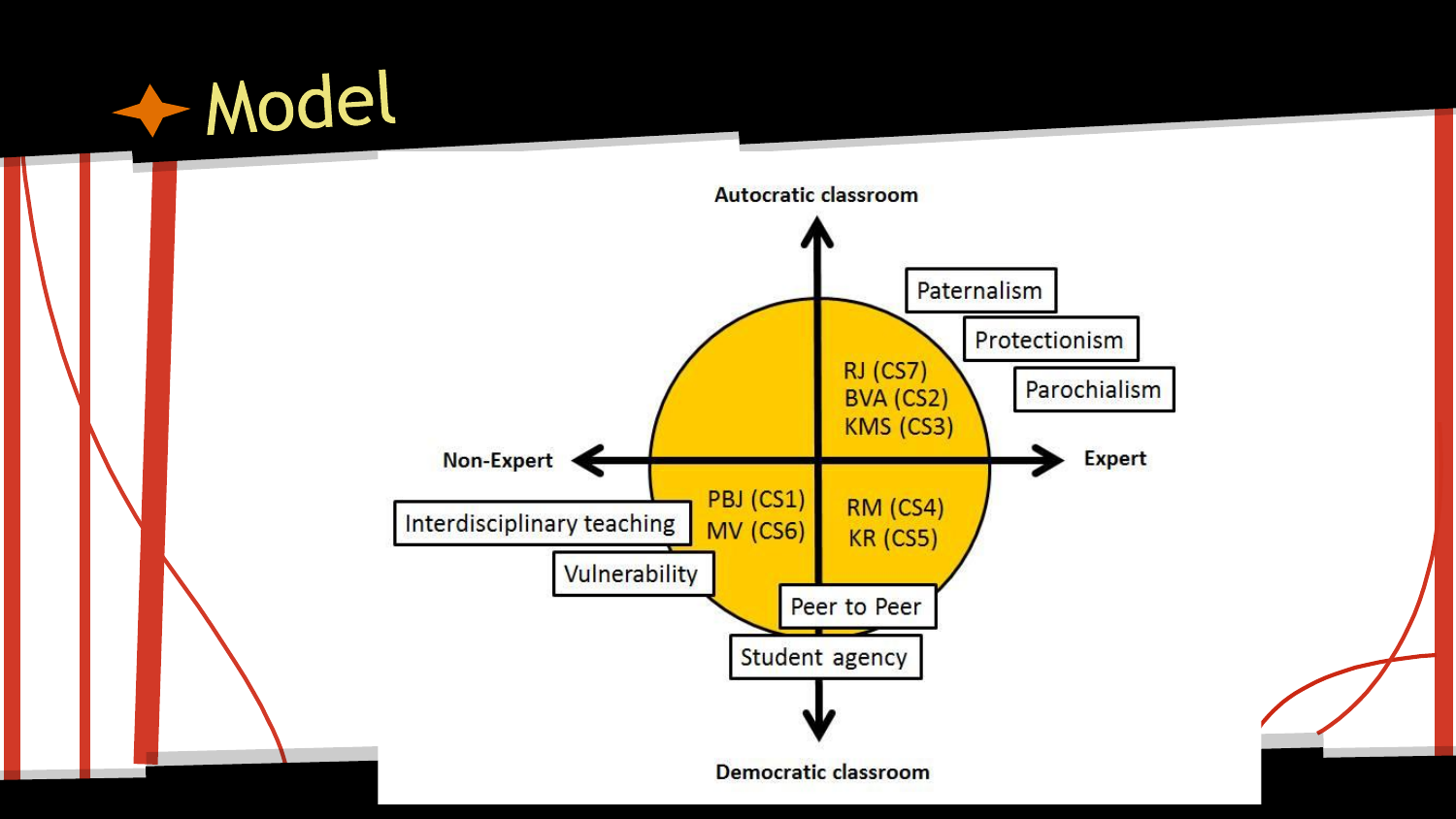## Paternalism and student agency

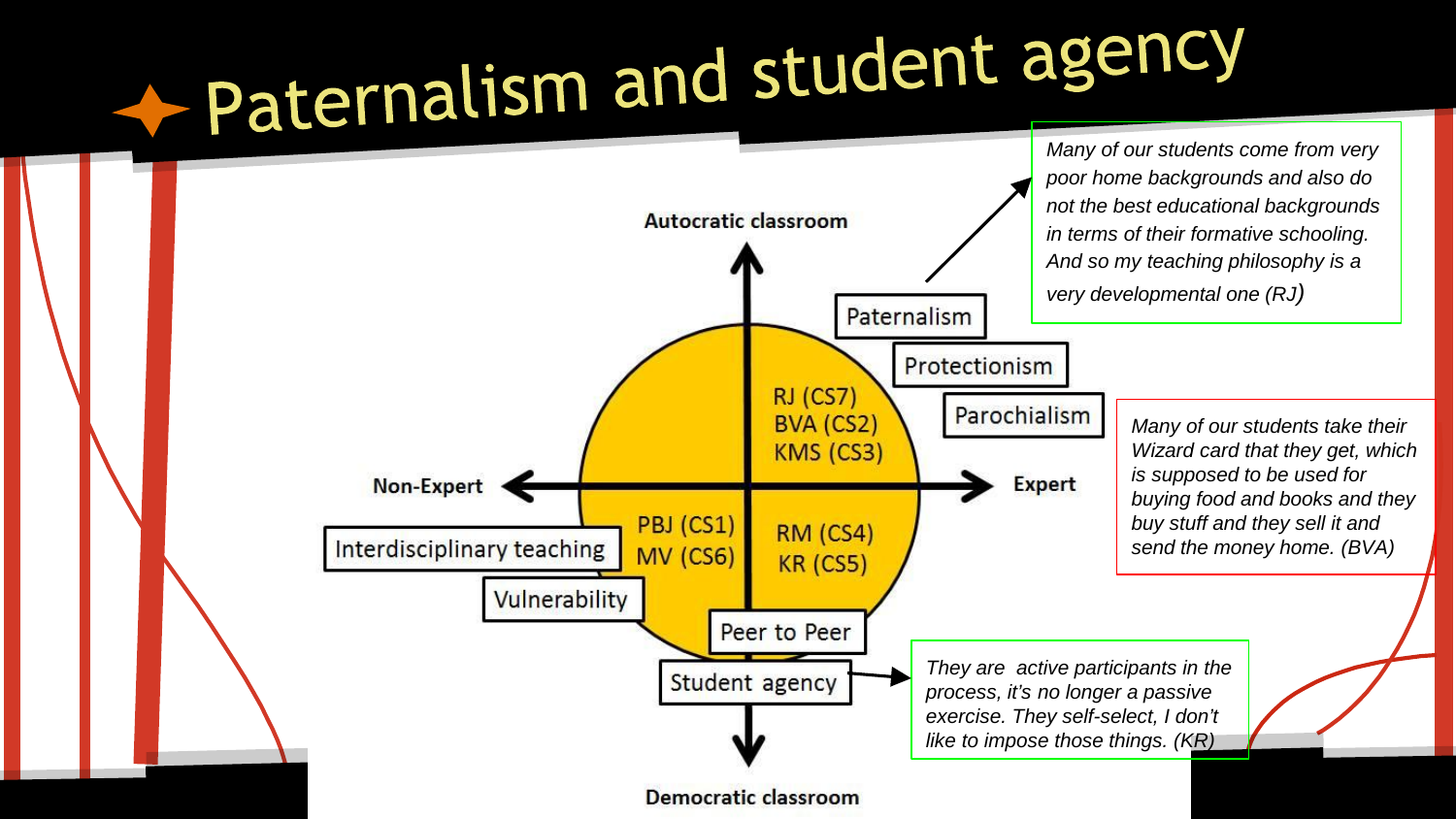## -Protectionism and expert knowledge

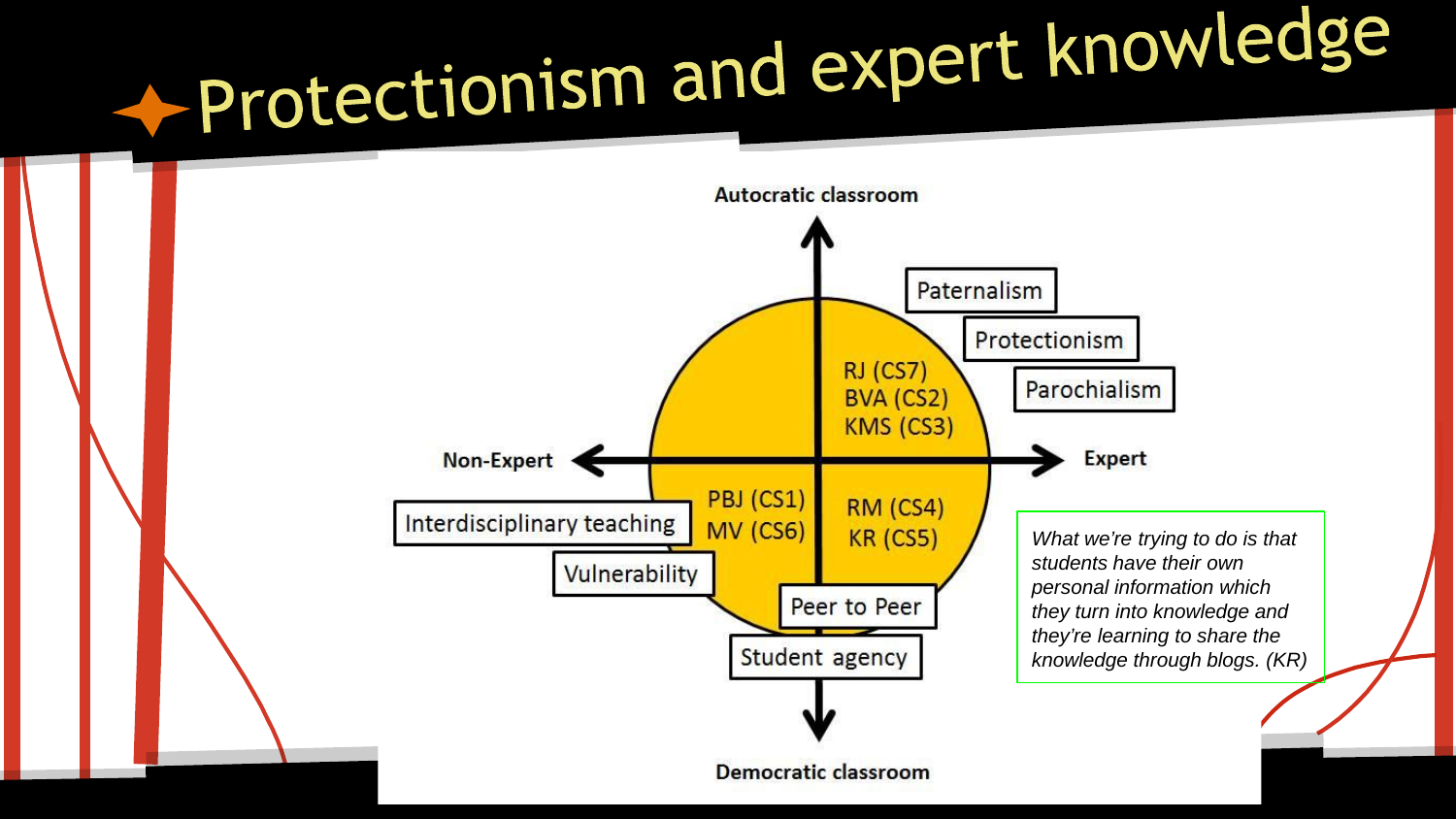### Recognition of vulnerability and the power of interdisciplinarity

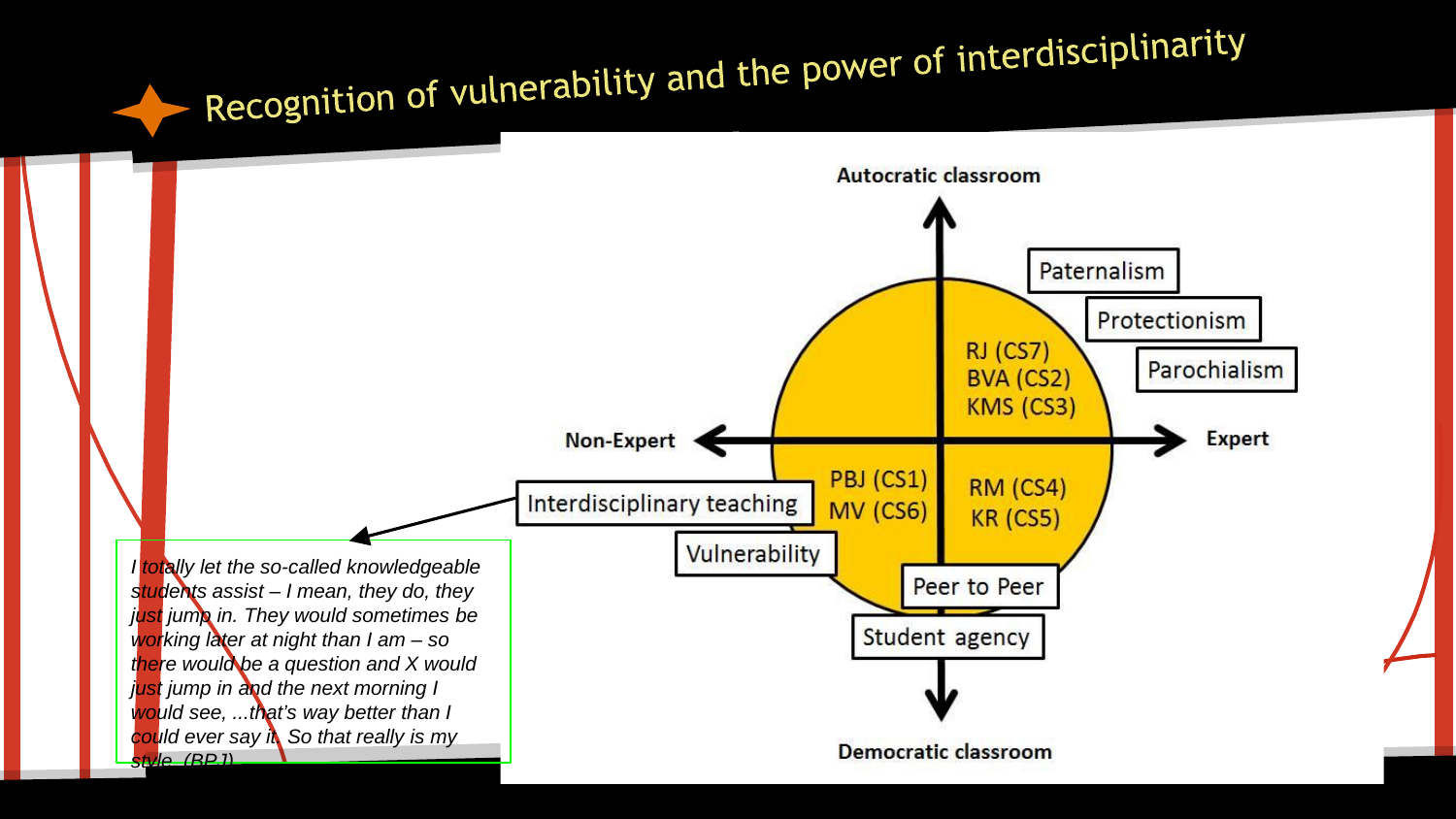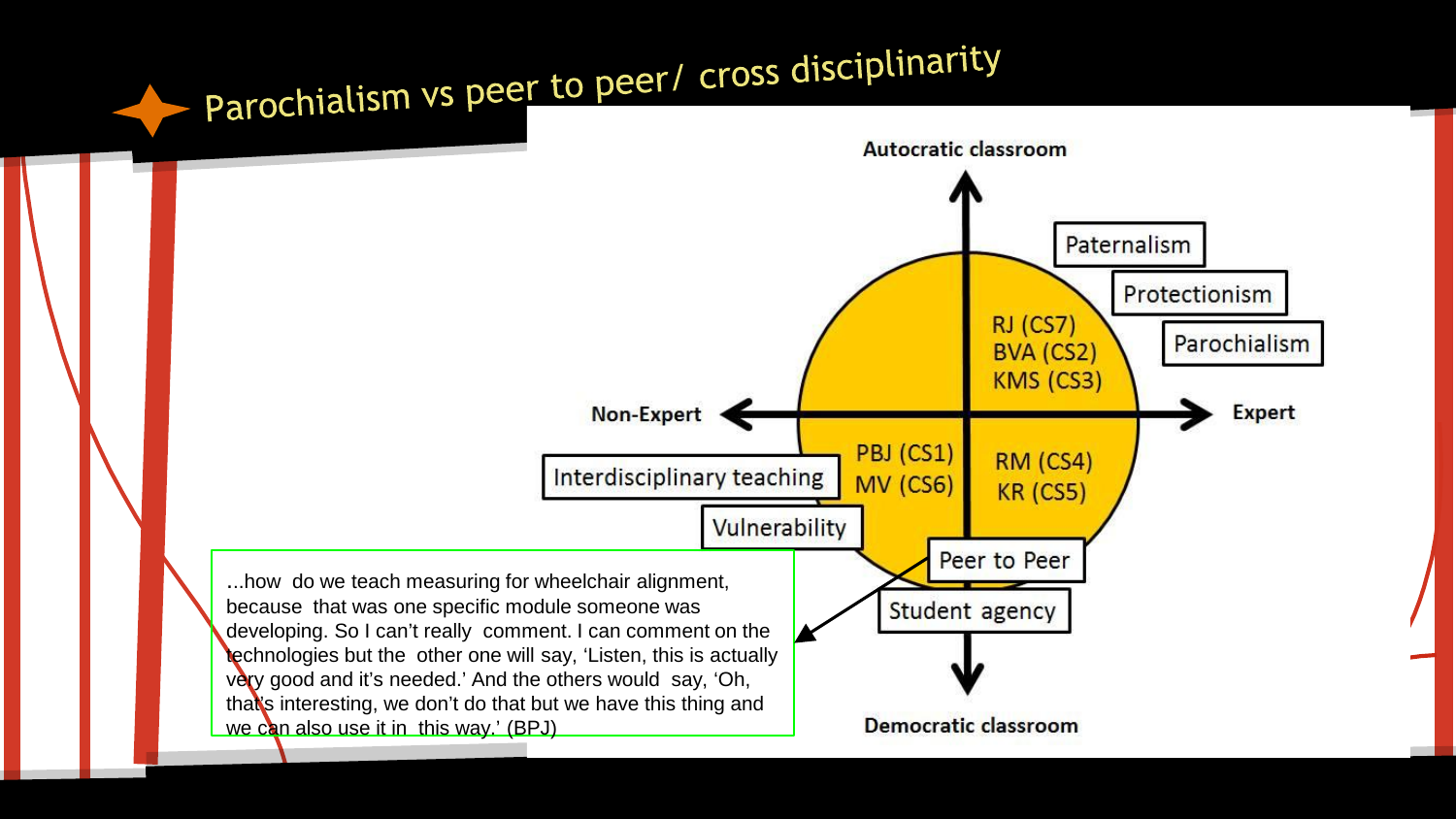

'A relational morality should encourage, not emotional or economic dependence, but interdependence, through the creation of a sense of selfesteem and mutual respect and an atmosphere of trust and responsibility among moral agents who recognize and respond to each other as concrete others' (Robinson, 2011:48)

Impacted by the choice of technologies

The problems that students encounter are not personal, but social and political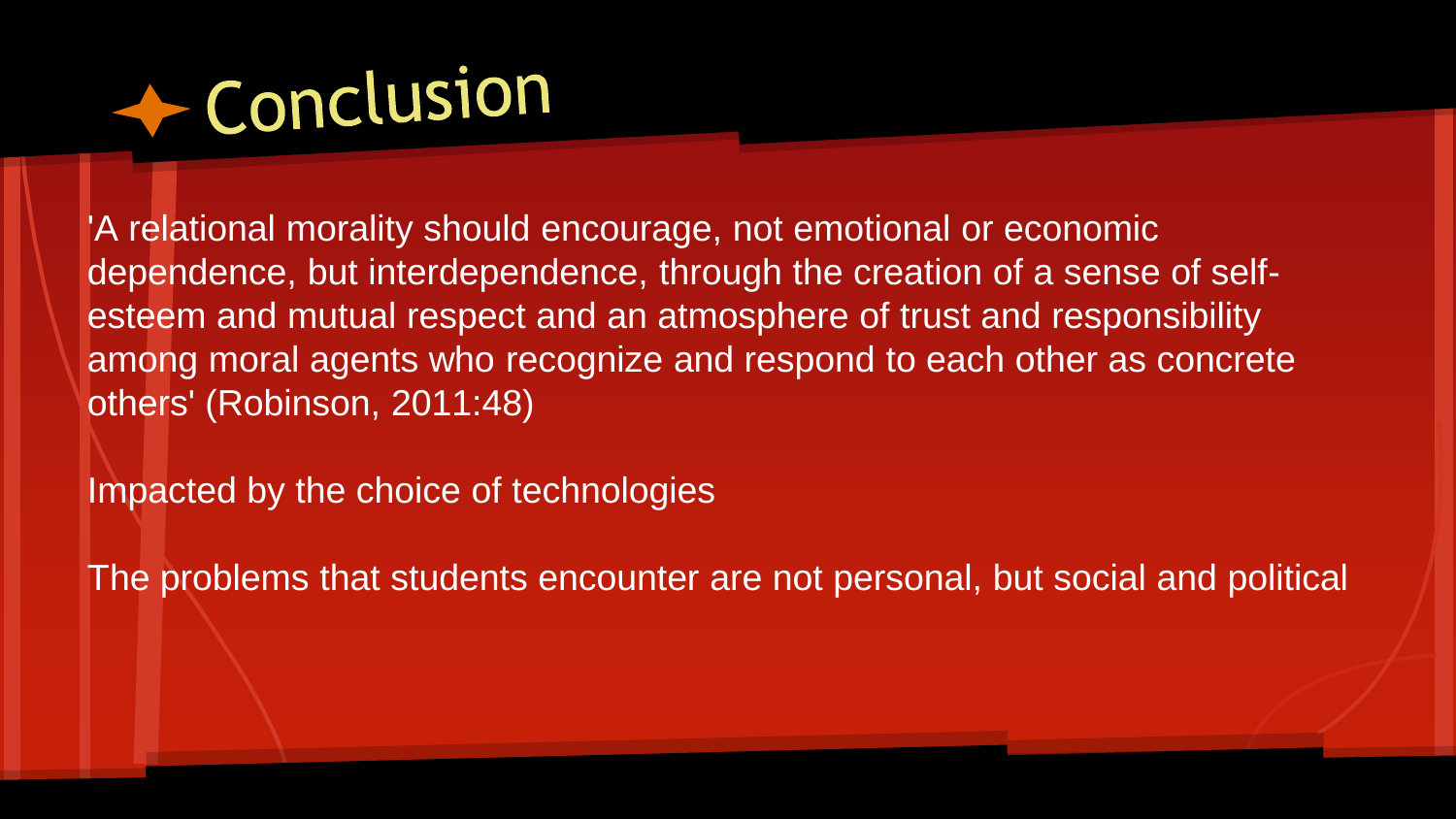#### Conclusions

- Useful framework to look at teaching in HE
- Non-expert might have positive impact particularly in deparochialising and democratising the curriculum
- We may not be conscious of paternalism, parochialism, protectionism due to current HE discourses of 'under- and unpreparedness'
- Could use it to self-reflect and for professional development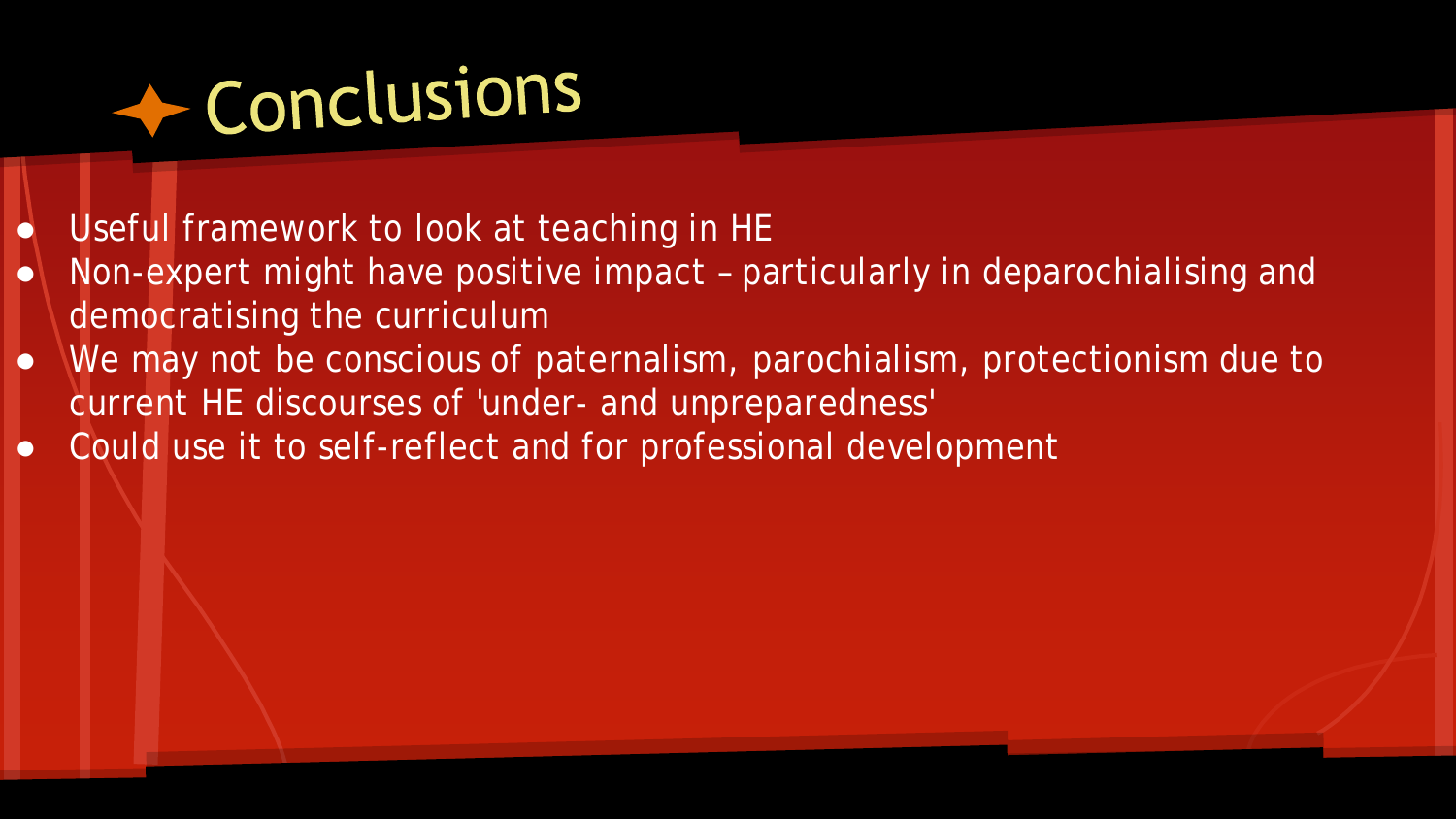#### References

- Duflo, E. (2012). "Human Values and the Design of the Fight against Poverty" Tanner Lecture 1. May 2 2012 Harvard University.
- Ranciere, J. (1991). *The Ignorant Schoolmaster* (Stanford University Press, 1991, Kristin Ross, trans.)
- Robinson, F. (2011). *The ethics of care: A feminist approach to human security.* Philadelphia.
- Tronto, J. (1993). *Moral boundaries. A political argument for an ethic of care.* London,:Routledge.
- Tronto, J.( 2013). *Caring democracy: Markets, equality and justice*. *N*ew York: New York University Press.
- Veletsianos, G. (2010). *Emerging Technologies in Distance Education*. Edmonton: AU Press.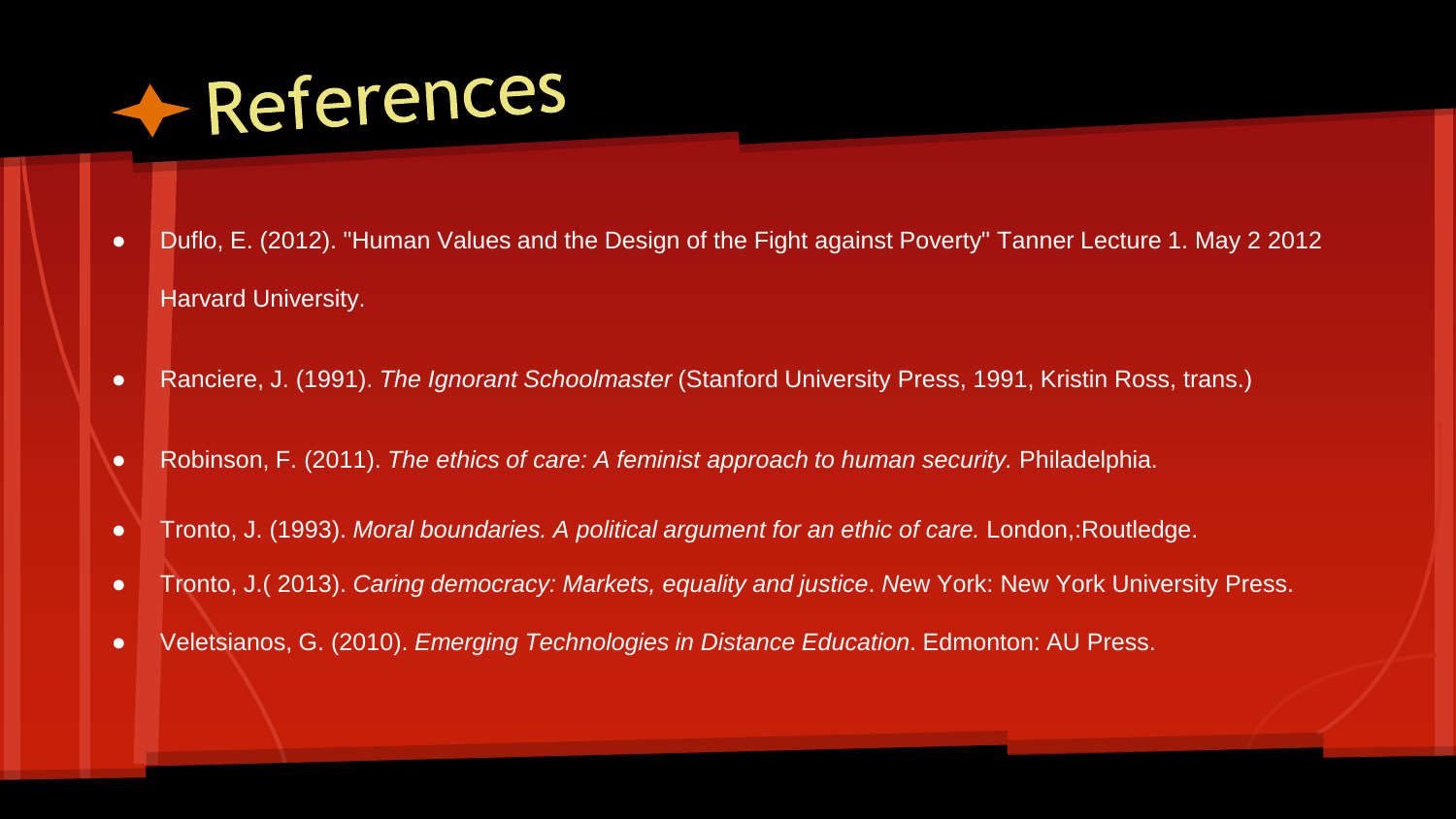## Further references on care

- Bozalek, V. & Boughey, C. (2012) (Mis)Framing Higher Education in South Africa. *Social Policy & Administration*, 46(6):688-703.
- Bozalek, V. & Carolissen, R. (2012) The potential of critical feminist citizenship frameworks for citizenship and social justice in higher education, *Perspectives in Education,* 30(4):9-18.
- Bozalek, V. & Leibowitz, B. (2012) An evaluative framework for a socially just institution. In B. Leibowitz (ed,) *Higher Education for the Public Good: Views from the South. Trentham Books and Stellenbosch: SUN media.* pp. 59-72.
- Bozalek, V., McMillan, W., Marshall, D., November, M., Daniels, A. and Sylvester, T. (2014) Analysing the professional development of teaching and learning at UWC from a political ethics of care perspective, *Teaching in Higher Education,* 19(5): 447-458.
- Zembylas, M., Bozalek, V. and Shefer, T. (2014) Tronto's notion of *privileged irresponsibility* and the reconceptualisation of care: implications for critical pedagogies of emotion, *Gender and Education,*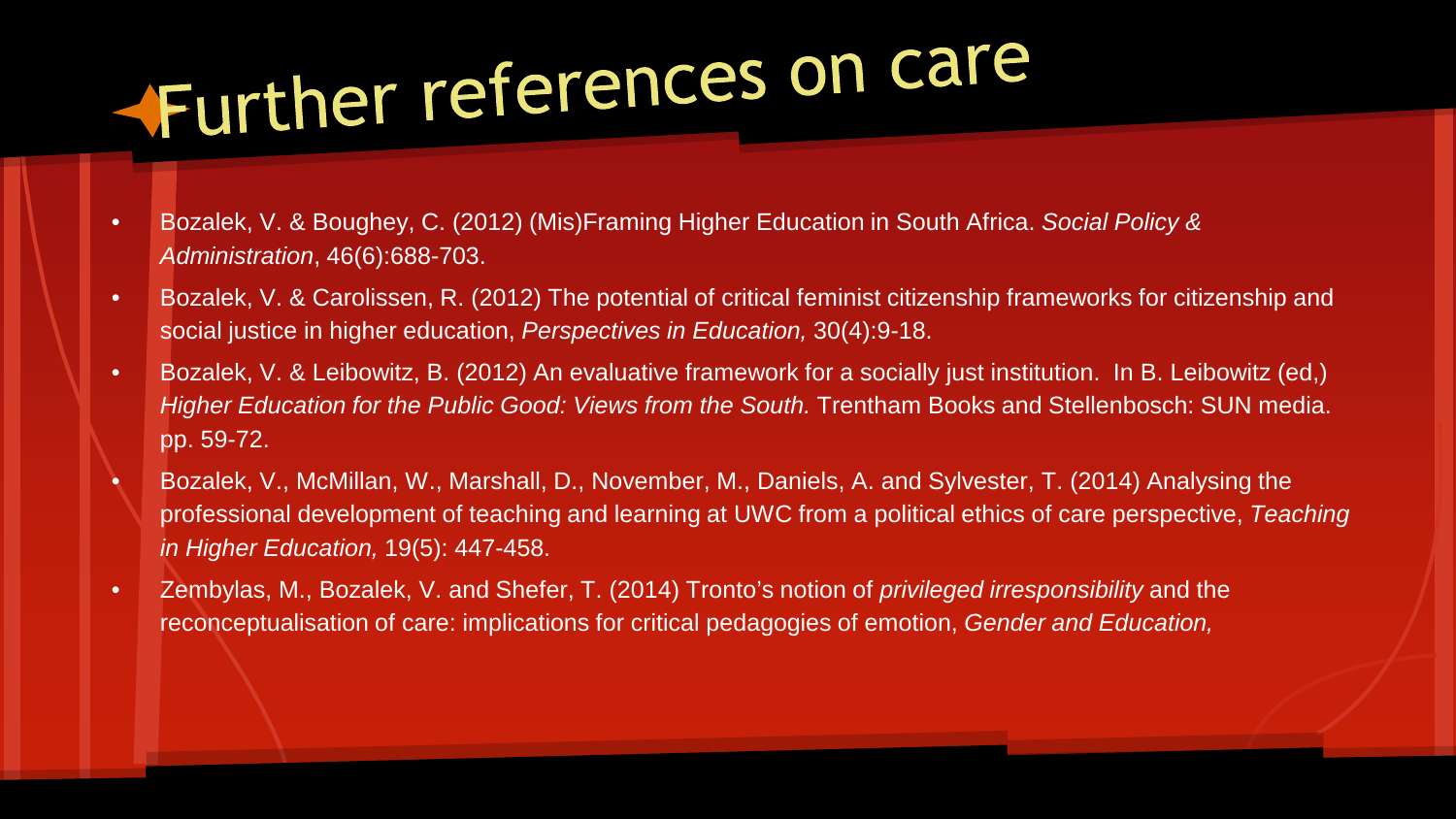### Further references on emerging technologies

- Bozalek, V., Ng'ambi, D. & Gachago, D. (2013) Transforming teaching with emerging technologies: Implications for Higher Education Institutions, *South African Journal of Higher Education,* 27(2): 419-436.
- Bozalek, V., Gachago, D., Alexander, L., Watters, K., Wood, D., Ivala, E. & Herrington, J. (2013) The use of emerging technologies for authentic learning: A South African study in Higher Education, *British Journal of Educational Technology,* 44,4:629-638.
- Bozalek, V. & Watters, K. (2014) The potential of authentic learning and emerging technologies for developing graduate attributes, *South African Journal of Higher Education,* 28(3): 1069-1084.
- Bozalek, V. , Gachago, D. & Watters, K. (in press) Twenty First Century Pedagogies: Portraits of South African higher educators using emerging technologies. In V. Bozalek, D. Ng'ambi, D. Wood, J. Herrington, J. Hardman & A. Amory (eds.) *Activity Theory,*  Authentic Learning and Emerging Technologies: Towards a Transformative Higher Education Pedagogy. London and New York: Routledge.
- Bozalek, V., Ng'ambi, D., Wood, D., Herrington, J., Hardman, J. & Amory, A. (eds.) (in press) *Activity Theory, Authentic Learning and Emerging Technologies: Towards a Transformative Higher Education Pedagogy.* London and New York: Routledge.
- Gachago, D., Ivala, E., Backhouse, J., Bosman, J.P, Bozalek, V. and Ng'ambi, D. (2013).Towards a shared understanding of emerging technologies: Experiences in a collaborative research project in South Africa, *The African Journal of Information Systems (AJIS)* Vol 5, Issue 3, Article 4 available at<http://digitalcommons.kennesaw.edu/ajis/vol5/iss3/4>
- Ng'ambi, D., Bozalek, V. & Gachago, D. (2013) Converging institutional expertise to model teaching and learning with emerging technologies. *Progressio,* 35(2):19-36.
- Rowe, M., Frantz, J. & Bozalek, V. (2012). Physiotherapy students' use of emerging online technology as part of their learning practices. *South African Journal of Physiotherapy*, 68(1):29-34.